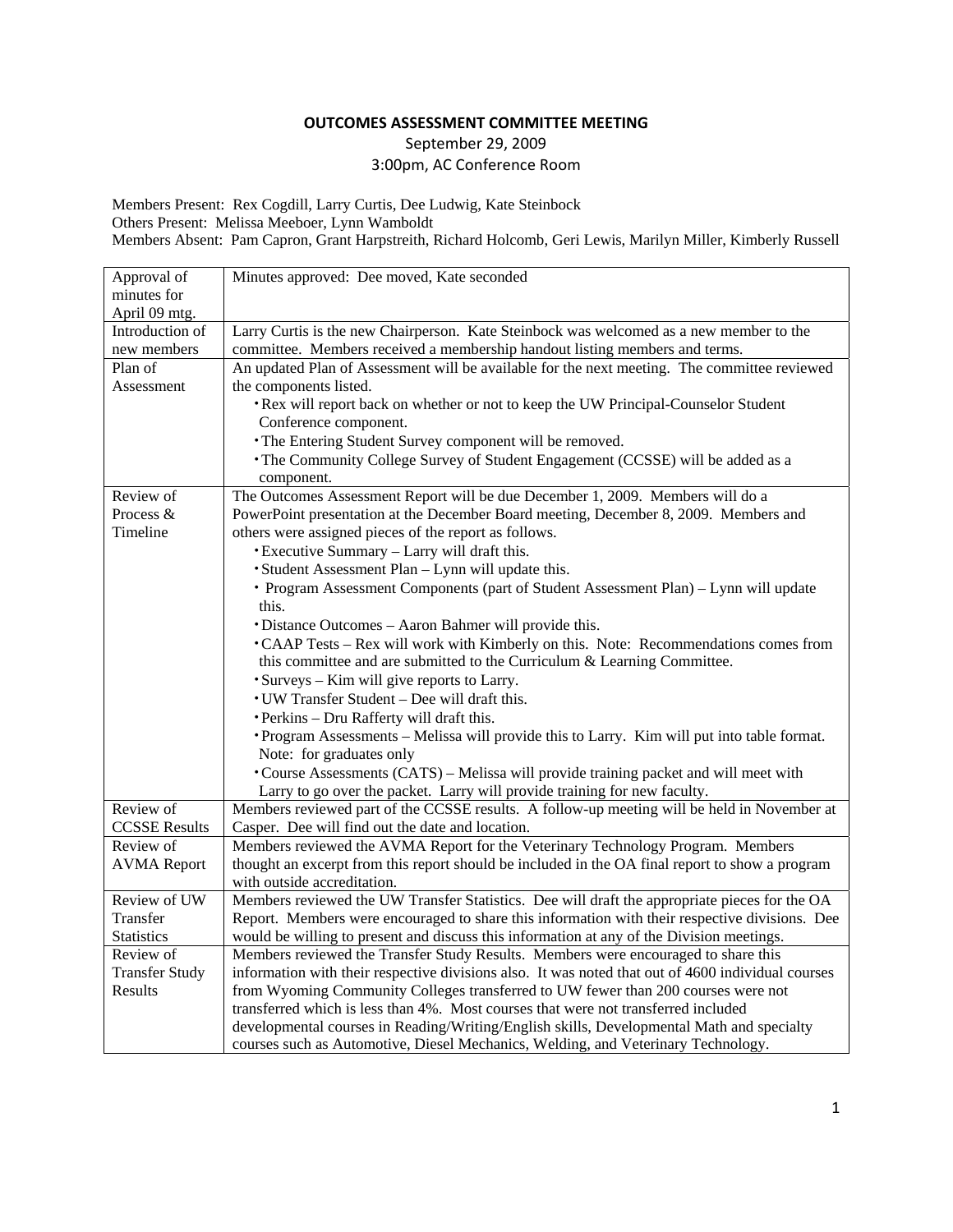| Review of ACT        | Members reviewed the ACT Class Profile Report. The committee discussed comparing ACT             |
|----------------------|--------------------------------------------------------------------------------------------------|
| Class Profile        | and COMPASS test results to CAAP test results. Melissa thought they had received a report on     |
| Report               | this once. There was discussion on whether this was a valid assessment and if it should be       |
|                      | included in the Outcomes Assessment report.                                                      |
| <b>CATS</b> Training | Larry and Melissa will meet on this.                                                             |
| for new faculty      |                                                                                                  |
| Goals as a           | The committee discussed goals for the upcoming year. It was discussed that the future directions |
| committee            | from the April 27 meeting should be considered goals for the next year. Four goals were          |
|                      | identified and more discussion will continue at the next meeting. The four goals are as follows. |
|                      | • Tie FoE to self-study to NCA criterion related to assessment.                                  |
|                      | • Incorporate CCSSE results into the Outcomes Assessment report.                                 |
|                      | · Post job aids and update the EWC Assessment website.                                           |
|                      | Determine steps to close the assessment loop - document program                                  |
|                      | improvement.                                                                                     |
| Other topics         | •Members reviewed the Graduate Survey questions. It was determined that this committee           |
|                      | should preview the questions used for the survey and if needed, questions could be added. The    |
|                      | questions that the committee reviewed are required on the survey. The survey will be             |
|                      | conducted using SurveyMonkey. Graduates will be sent a postcard in the mail. Discussion          |
|                      | included whether or not faculty would be allowed to write a message to the student which         |
|                      | could prompt a better survey response rate from the graduates. The design of the postcard        |
|                      | allows for this.                                                                                 |
|                      | • Members discussed which meetings or groups should be presented with the Outcomes               |
|                      | Assessment report. It was determined that the report is submitted to the Curriculum $\&$         |
|                      | Learning Committee. Larry will present the report to the Leadership Team. The report should      |
|                      | also be presented at a Faculty meeting, however the next one scheduled is before the report is   |
|                      | due. There will be more discussion on this at a later date.                                      |
| <b>Next Meeting</b>  | Wednesday, October 28, 2009 at 3:00pm in the AC Conference Room                                  |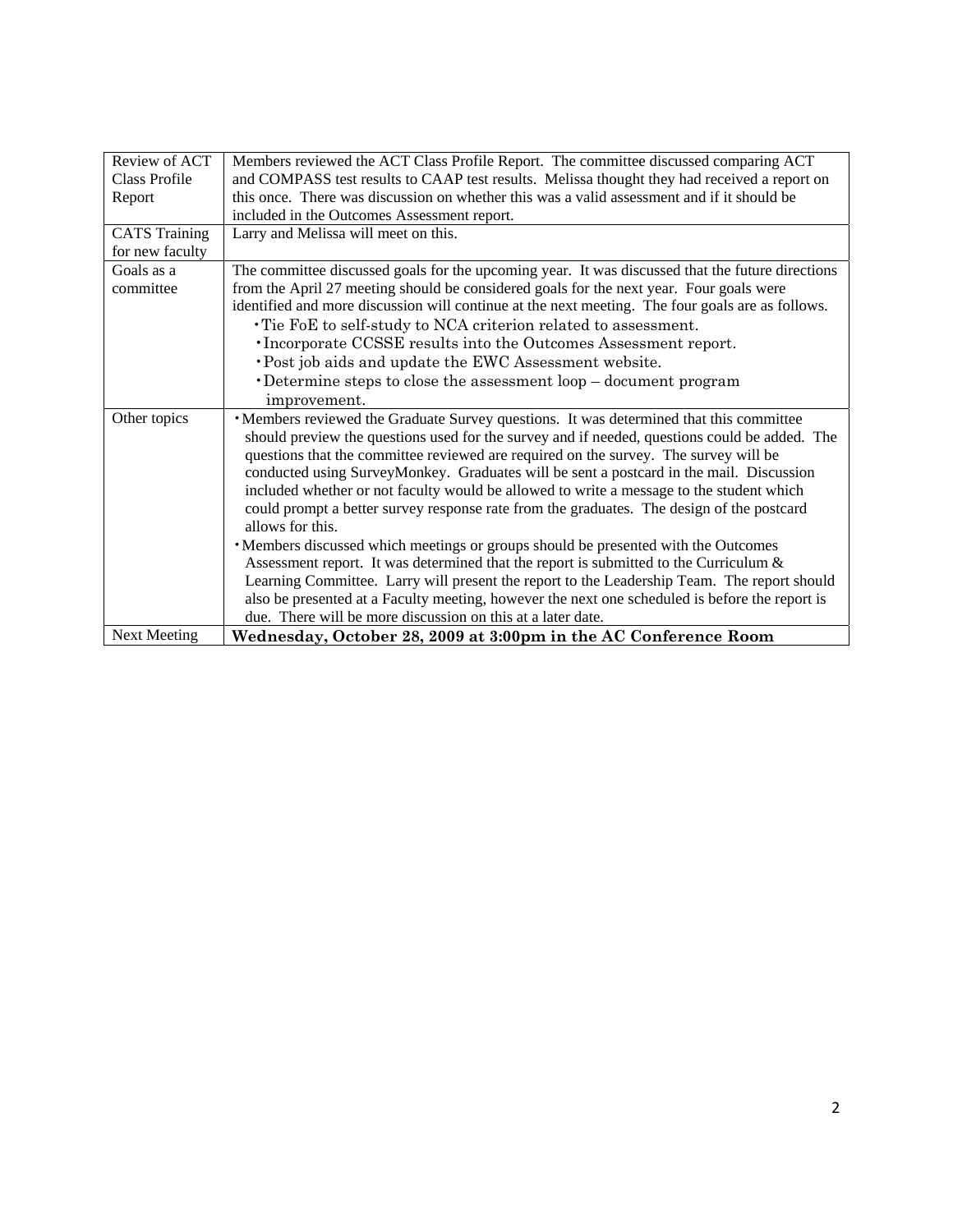# October 28, 2009 3:00pm, AC Conference Room

Members Present: Pam Capron, Rex Cogdill, Larry Curtis, Geri Lewis, Dee Ludwig, Marilyn Miller, Kimberly Russell

Others Present: Melissa Meeboer, Lynn Wamboldt

Members Absent: Grant Harpstreith, Richard Holcomb, Kate Steinbock

| Approval of           | Minutes approved: Dee moved, Pam seconded                                                       |
|-----------------------|-------------------------------------------------------------------------------------------------|
| minutes for           |                                                                                                 |
| Sept. 09 mtg.         |                                                                                                 |
| <b>Faculty Course</b> | Course Assessments were brought up at the Curriculum & Learning Council meeting. Faculty        |
| Assessments,          | complete one course assessment per year. The course assessments can be done either semester.    |
| CATs, Online          | It was determined that they need to be open now. The assessments will be tracked using a        |
| Survey                | spreadsheet-Lynn will develop this. The CATs online surveys are available-Larry will            |
|                       | acknowledge completed CATs with an email.                                                       |
| Program               | Kim has the program assessment form via email file—a copy will be made for Larry. The INST      |
| Assessment            | program needs ownership-Dee will complete the assessment for 2008-2009. The program             |
|                       | recommendations from previous year need to be sent to instructors as a reminder to be completed |
|                       | and reported. A report on the Distance Learning degree programs needs to be done also as HLC    |
|                       | will be looking for these when they visit. Past HLC issues have included the feed back loop and |
|                       | an understanding of the assessment process. We need to show progress on these issues and        |
|                       | completing the recommendations from the program assessments from previous years and             |
|                       | reporting on them within the next assessment will be a good start to closing the loop.          |
| Perkins               | Dee reported that Dru Rafferty has written a final report for Perkins, however more statistical |
|                       | data can be added to the report from the IR office. Dee will work with Kim and Dru to complete  |
|                       | this.                                                                                           |
| <b>CCSSE</b>          | The follow-up CCSSE meeting will be in Casper on Tuesday, November 17 from 10am – 3pm.          |
|                       | Kim, Larry, Dee, Rex and possibly Kate will attend the meeting.                                 |
| <b>Distance</b>       | It was determined that we need to report the number of students for the Distance Learning       |
| Outcomes              | pieces-this will be a future project. The same page will be used for this year's report.        |
| Student               | Minor changes were noted on the student assessment report included some name changes and the    |
| Assessment            | removal of the UW Transfer Student Survey which Kim reported will no longer be done by UW.      |
|                       | A subcommittee will research an alternative for the CAAP test and determine a recommendation    |
|                       | that will be forwarded to the Curriculum & Learning Council. Geri, Pam and Janet Martindale     |
|                       | will be members of the subcommittee.                                                            |
| <b>Next Meeting</b>   | Tuesday, November 11, 2009 at 2:00pm in the AC Conference Room                                  |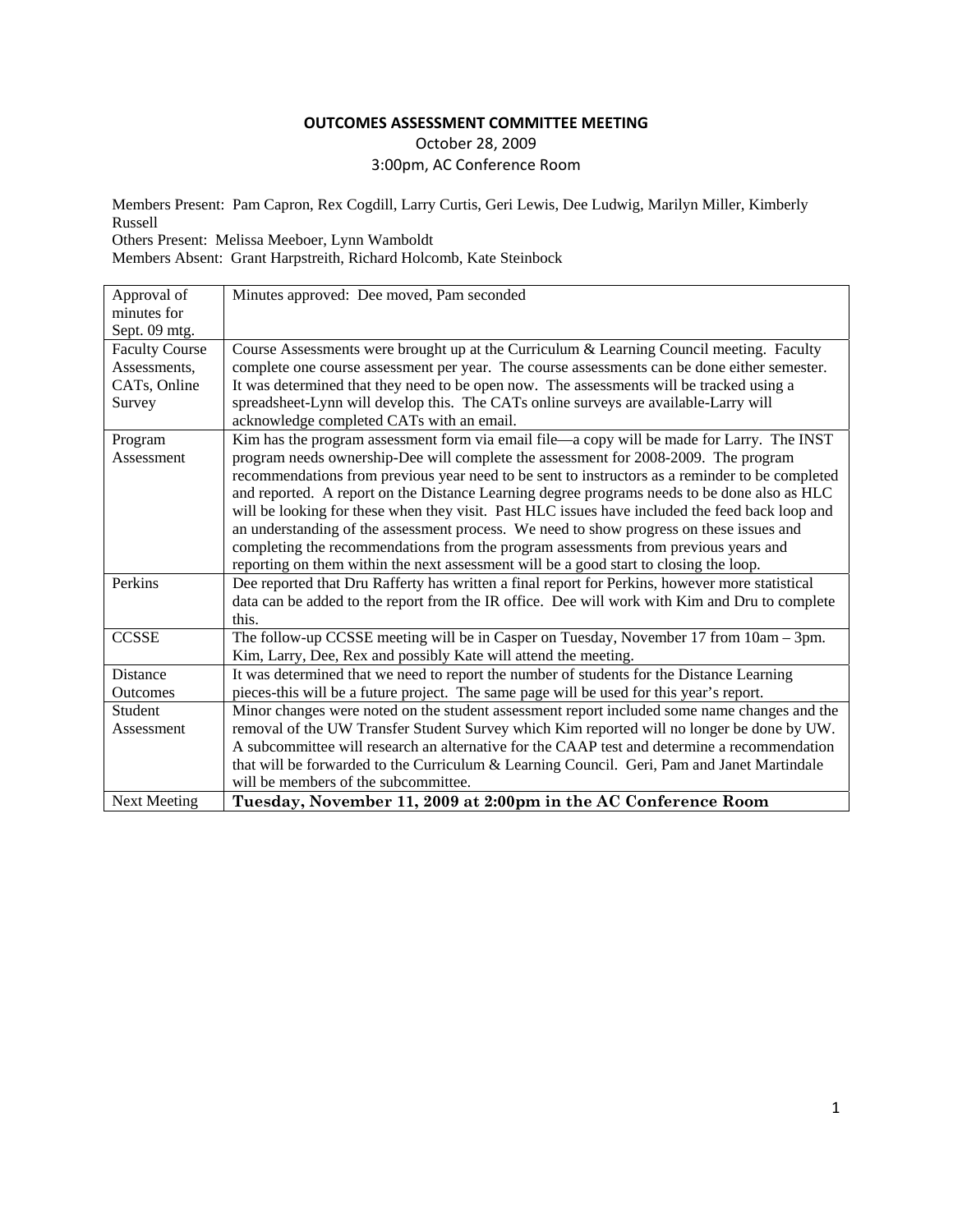#### November 11, 2009

2:00pm, AC Conference Room

Members Present: Pam Capron, Rex Cogdill, Larry Curtis, Richard Holcomb, Geri Lewis, Dee Ludwig, Kimberly Russell, and Kate Steinbock Others Present: Lynn Wamboldt

Members Absent: Grant Harpstreith, Marilyn Miller

| Approval of               | Minutes approved with minor correction: Dee moved, Kate seconded                             |
|---------------------------|----------------------------------------------------------------------------------------------|
| minutes for Oct. 09       |                                                                                              |
| mtg.                      |                                                                                              |
| <b>Faculty Course</b>     | Larry met with Aaron Bahmer to activate the course assessments. The completion date for      |
| Assessments,              | these is the end of the Spring 2010 semester. The committee reviewed the list of faculty     |
| <b>CATs</b>               | assignments for program and course assessments. No changes were noted. Larry reported        |
|                           | that 13 CATs have been completed for Fall 2009. He will send out reminders throughout the    |
|                           | remainder of the semester. Faculty will complete one CAT per semester. There were 45         |
|                           | CATs completed for Fall 2008 and 39 CATs completed for Spring 2009.                          |
| Perkins                   | The committee reviewed the 2008-2009 Perkins report. The entire report will be included in   |
|                           | the final Outcomes Assessment Report.                                                        |
| PEAQ Self-Study           | Larry will be writing the piece for the HLC Criteria 3a which talks about assessment for the |
|                           | Learning/#3 subcommittee findings. The final Outcomes Assessment Report will be evidence     |
|                           | for the self-study.                                                                          |
| Program Review            | The committee reviewed the updated program review schedule and the updated program           |
| Schedule                  | review reporting form. Some of the updated areas on the form include modes of delivery;      |
|                           | budgets; state and national trends; and additional recommendations from faculty, advisory    |
|                           | committees, Division Chairs, and the Vice President for Learning.                            |
| Program Goals and         | The committee reviewed the Programs of Instruction website page. There are still a couple of |
| Objectives Website        | programs missing goals and objectives. Kate will check on the goals and objectives for the   |
| Review                    | EDEC certificate program. The goals and objectives for MATH will be used for MTED.           |
| UW                        | The UW Principal/Counselor Student Conference will be removed from the Plan                  |
| Principal/Counselor       | of Assessment due to lack of participation.                                                  |
| <b>Student Conference</b> |                                                                                              |
| <b>CCSSE</b> Conference   | Larry, Rex, Dee, Kim and Richard will attend the CCSSE Conference/Follow-up                  |
|                           | meeting at Casper College on November 17, 2009. The committee received a                     |
|                           | meeting agenda.                                                                              |
| <b>ACT/CAAP &amp;</b>     | The committee reviewed and discussed whether or not to purchase ACT/CAAP                     |
| <b>COMPASS/CAAP</b>       | and COMPASS/CAAP Linkage Reports. Costs for the reports are \$500 or more.                   |
|                           | Discussion included determining which COMPASS results should be pulled for                   |
|                           | the report—use highest score; using the linkage reports to show learning growth              |
|                           | between ACT/CAAP or COMPASS/CAAP for the AA and AS degree-seeking                            |
|                           | students; educating students on reasons for taking the CAAP tests; determining               |
|                           | whether or not students should take all the CAAP tests in one setting; and                   |
|                           | providing an incentive for students to take the CAAP tests such as a \$5 coupon              |
|                           | for the Student Center. Geri reported that a 2-week block of time is set aside for           |
|                           | CAAP testing in the Academic Testing Center; that only a few students took all               |
|                           | the CAAP tests in one setting; that a CAAP testing requirement keeps the                     |
|                           | students in the testing room until they have all completed the tests; and that               |
|                           | only 4 students did not take the CAAP tests last year. After further discussion,             |
|                           | Dee made a motion to make a recommendation to the Curriculum $&$ Learning                    |
|                           | Council to purchase the linkage reports and offer the \$5 coupon incentive for               |
|                           | completing the CAAP tests. Kim Russell seconded the motion.                                  |
| <b>Next Meeting</b>       | The next meeting will determined at a later date - January-February.                         |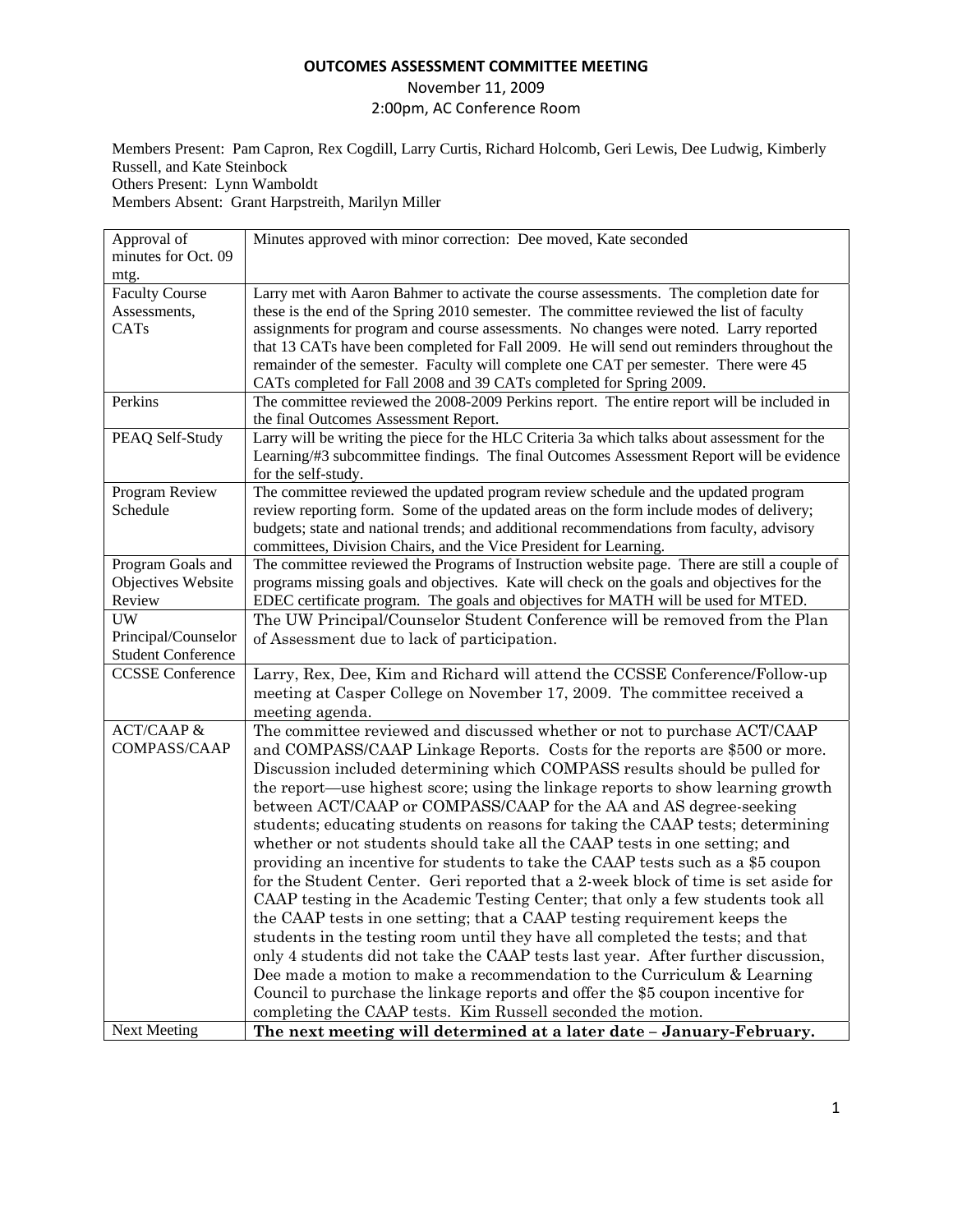# February 25, 2010 2:00pm, AC Conference Room

Members Present: Larry Curtis, Geri Lewis, Dee Ludwig, Melissa Meeboer, and Kimberly Russell Others Present: Lynn Wamboldt Members Absent: Pam Capron, Rex Cogdill, Richard Holcomb, Marilyn Miller, and Kate Steinbock

| Approval of                          | Minutes approved: Dee moved, Geri seconded                                                                                                                                           |
|--------------------------------------|--------------------------------------------------------------------------------------------------------------------------------------------------------------------------------------|
| minutes for Nov.                     |                                                                                                                                                                                      |
| 11, 2009 mtg.                        |                                                                                                                                                                                      |
| Curriculum &                         | Larry presented the recommendation to purchase ACT/CAAP and COMPASS/CAAP Linkage                                                                                                     |
| Learning Council<br>$2/4/10$ meeting | Reports and to provide students who complete the CAAP tests with a \$5 coupon to the C & L<br>Council at the February 4, 2010 meeting. The C & L Council approved the recommendation |
|                                      |                                                                                                                                                                                      |
| review                               | and funding will be provided from Learning.                                                                                                                                          |
|                                      |                                                                                                                                                                                      |
|                                      | The committee discussed a need to look at how much of the CAAP Test students have to take.                                                                                           |
|                                      | The coupons should be good for purchases from either the bookstore or the Student Center.                                                                                            |
|                                      | They should include a Thank You from the Outcomes Assessment Committee and need to be                                                                                                |
|                                      | ready for disbursement by March 15 when the first CAAP Tests are administered. The                                                                                                   |
|                                      | committee also felt that is was important to include information on why students have to take                                                                                        |
|                                      | the tests and why they should do their best. This information should be given to the students                                                                                        |
|                                      | before they take the tests such as on a postcard or half sheet. Larry will talk to Janet                                                                                             |
|                                      | Martindale about ordering the reports. Lynn will work with College Relations to make up the                                                                                          |
|                                      | coupons and other information.                                                                                                                                                       |
|                                      | The committee also determined that the CAAP Test results should be given to instructors for                                                                                          |
|                                      | program review and assessment purposes. Larry will ask Janet if there is a CAAP/ACT                                                                                                  |
|                                      | composite.                                                                                                                                                                           |
| Recovery of                          | Kim Russell reported on the plan to increase recovery of transfer student outcomes and                                                                                               |
| transfer student                     | assessment information. She uses the National Student Clearing House for tracking purposes.                                                                                          |
| information                          | UW already tracks these students and does a report. We need to gather a list from Chadron                                                                                            |
|                                      | State and Black Hills State also. The information should include majors and GPA's. Student                                                                                           |
|                                      | criteria parameters were determined to be degree seeking with 15 credit hours completed.                                                                                             |
| Faculty                              | Division Chairs have the program review schedule and will notify faculty members to                                                                                                  |
| Notification of                      | complete program reviews for this year. The CATs are open and Larry has received a number                                                                                            |
| CATs, Course                         | of these. The program assessment is also open and faculty will receive a email reminder near                                                                                         |
| Assessments, and                     | the end of the semester to complete these.                                                                                                                                           |
| Program Reviews                      |                                                                                                                                                                                      |
| Program                              | The committee discussed how to report on any program assessment recommendations that                                                                                                 |
| Improvement                          | were included in the 2008-2009 Outcomes Assessment Summary. These recommendations                                                                                                    |
| Activity                             | need to be reviewed and any results added to the 2009-2010 Outcomes Assessment Summary.                                                                                              |
|                                      | Larry will send out a form requesting this information.                                                                                                                              |
| Committee                            | Grant Harpstreith has been unable to attend committee meetings because of scheduling                                                                                                 |
| Membership                           | conflicts. He requested to be replaced with another faculty member. Melissa Meeboer will                                                                                             |
|                                      | complete his membership term.                                                                                                                                                        |
| Other                                | The committee briefly discussed tracking course assessments. Kim will pull a list of every                                                                                           |
|                                      | course taught for the past three years including 2007-2008, 2008-2009, and 2009-2010. This                                                                                           |
|                                      | list will be cross referenced with the course assessments that have been received in the past                                                                                        |
|                                      | three years to determine if there are any missing.                                                                                                                                   |
| Committee                            | A picture of the committee was taken at this meeting to be posted on the website.                                                                                                    |
| Photograph                           |                                                                                                                                                                                      |
| <b>Next Meeting</b>                  | The next meeting will be Thursday, March 25, 2010 at 2:00pm in the AC                                                                                                                |
|                                      | Conference room.                                                                                                                                                                     |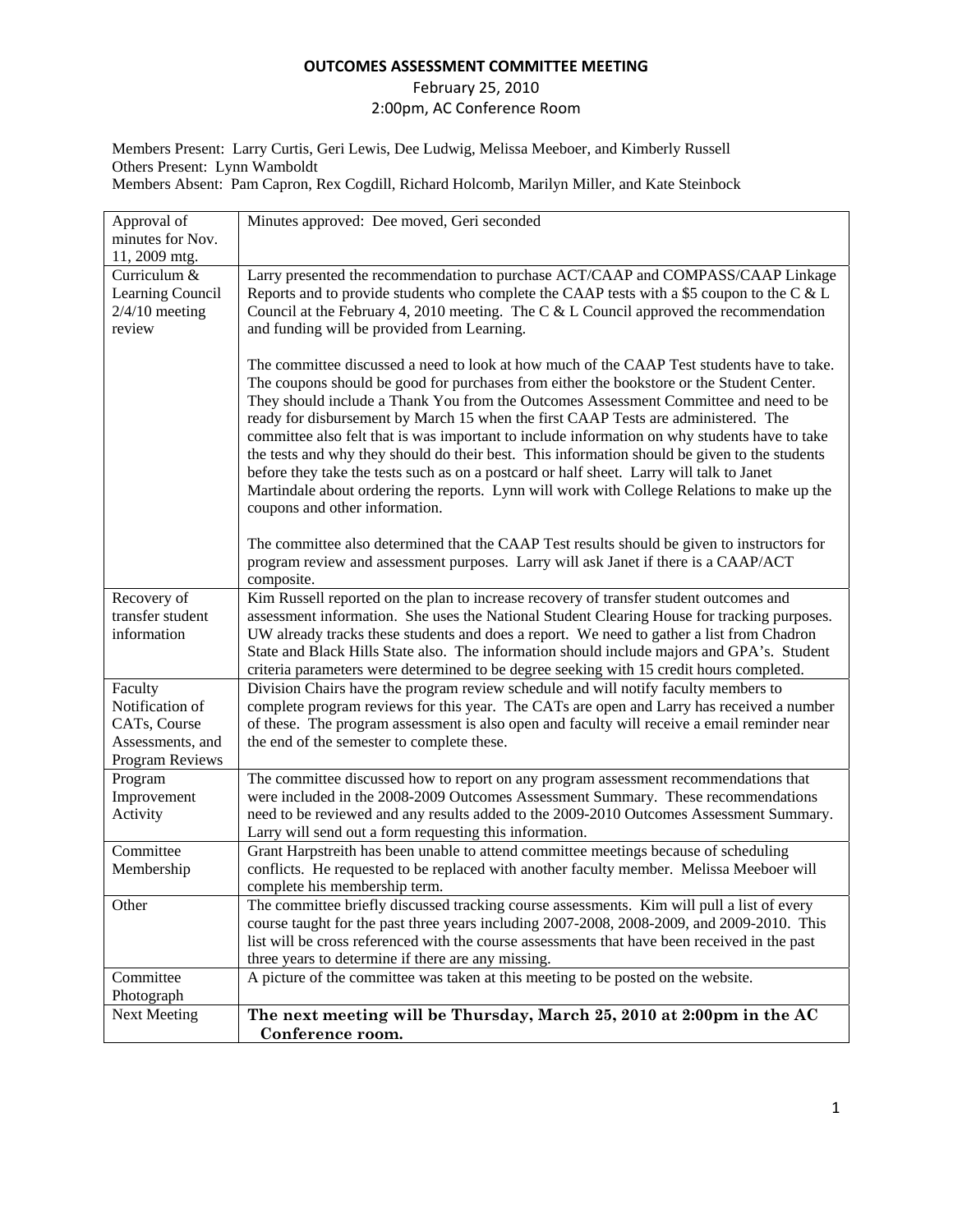# March 25, 2010 2:00pm, AC Conference Room

Members Present: Pam Capron, Larry Curtis, Geri Lewis, Dee Ludwig, Melissa Meeboer, Marilyn Miller, Kimberly Russell, and Kate Steinbock Others Present: Lynn Wamboldt Members Absent: Rex Cogdill, Richard Holcomb

Approval of minutes for Feb. 25, 2010 mtg. Minutes approved: Dee moved, Kate seconded ACT/CAAP & COMPASS/CAAP Linkage reports The committee viewed an example of the coupon given to students completing the CAAP test and the letter from Student Services that was mailed to all students reminding them to take the CAAP test. Larry met with Janet Martindale to discuss a composite ACT/CAAP. He reported that a customized report would cost about \$1,000 per report. The committee approved having Janet recommend which report to request. Larry will forward the request to Janet. The committee would like to see the coupon displayed in the Bookstore and the Student Center to remind students to use the coupons. Tests are done on March  $30<sup>th</sup>$  so this should be done right away. December graduates. Kim Russell will have this information ready for the next meeting. Ely; Music: Applied Music and Music: Music Education-Rick Patterson The appropriate faculty will be given a reminder to finish these.

The committee also discussed the timing of the CAAP tests and also the wording in the college catalog concerning taking CAAP tests. The college catalog states that the CAAP is a requirement and not all students take the test but graduate anyway. The committee also discussed why the CAAP is not administered all year long. Comments included that the ACT has testing guidelines and the Academic Testing Center is operating within those guidelines. The committee wondered if a CAAP testing session could be held in the fall to accommodate The committee discussed who needs to get results of CAAP tests. It was determined that advisors should receive the results for assessment reasons—it gives them important information for their students, also the Outcomes Assessment Committee and the Curriculum & Learning Council should get the results. The committee also suggested having a faculty group meeting to discuss the understanding of CAAP tests and what they mean. Assessment Results-Black Hills State and Chadron State College Missing Program Objectives and Goals The following programs are missing objectives and goals. These need to be available on the website. Agriculture: Beef Production-Rick Vonburg; Computer Information Systems, Information Support Specialist and Web Design-Lee Myers; Construction Technology-John CATs, program and course assessments Larry will send out another reminder to faculty the first part of April. The committee wondered how these assessments will transfer to Campus Cruiser when Blackboard is no longer available. Someone will need to visit with Aaron Bahmer. Program Improvement Activity Larry informed the committee that an email was sent to the Division Chairs to look at the program recommendations in the Outcomes Assessment Summary report (pg. 23) to determine what activity is needed. Larry will talk to the Division Chairs. Graduate Survey Results The committee reviewed the graduate survey results. This survey is done every odd fall. The survey instrument used for this survey was Survey Monkey. The survey had a 25% response rate. Students who completed the survey were entered into a drawing for EWC prize packs donated by College Relations. This information will be included in the 2009-2010 Outcomes Assessment Summary Report. These results have already been shared with the Wyoming Community College Commission. Kim Russell will add highlighted narratives for each page and fix spelling errors on comments. Then the results will be shared with Division Chairs, the